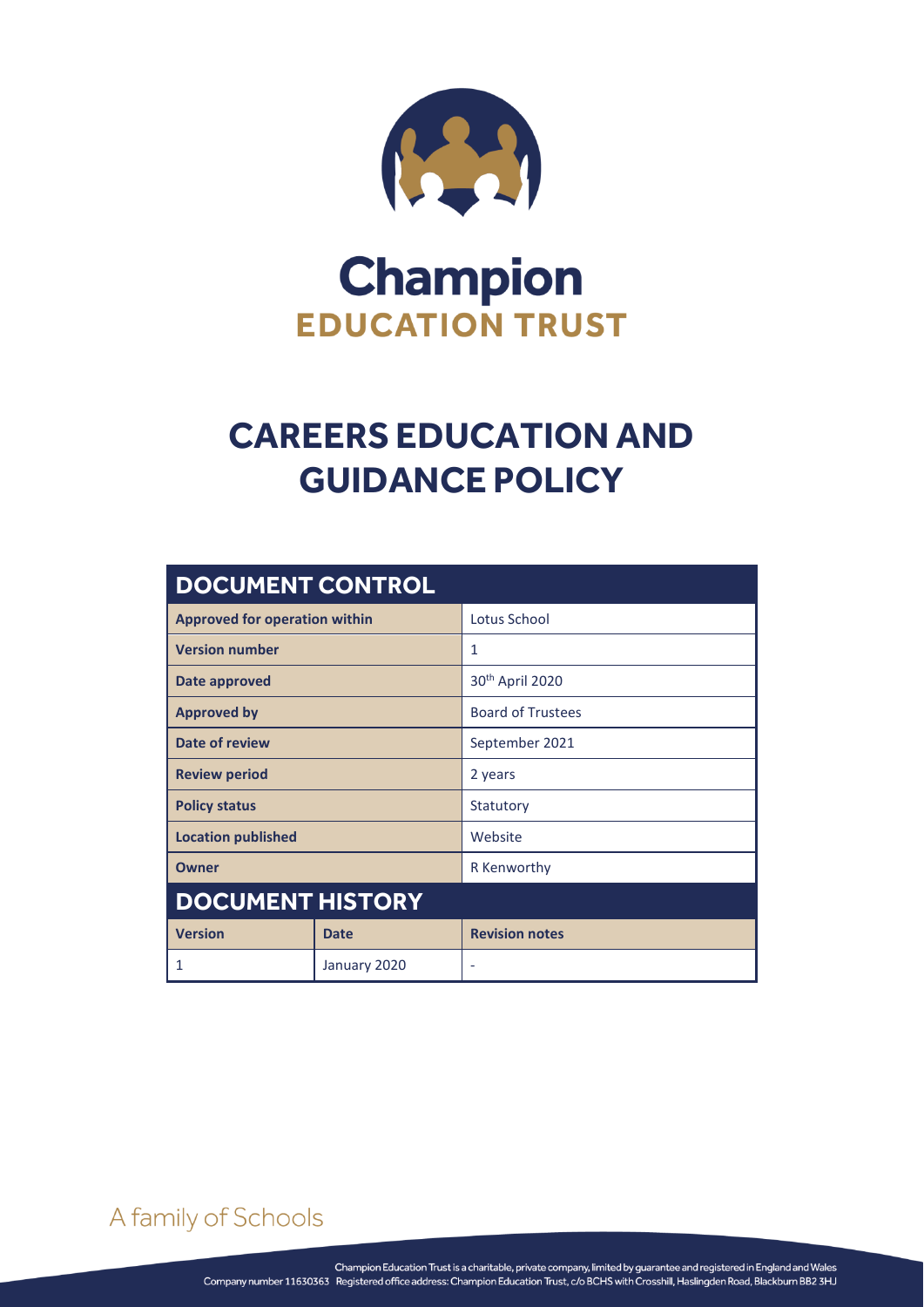## **CAREERS EDUCATION AND GUIDANCE POLICY**

At Lotus we believe that all our students are entitled to the very best education, including careers education and guidance, through a developed personalised curriculum, delivered by highly dedicated, experienced and qualified staff.

Lotus is committed to providing its students with a varied programme of Careers education and Guidance activities to equip and enable them to make informed decisions and choices at key transition points both during school and Post 16. It aims to help students develop, identify and add to their employability skills throughout their school life. Importantly it seeks to help students understand and be prepared for the ever changing and challenging work and career environment.

## **STUDENT ENTITLEMENT**

All students in years 8-13 are entitled:

- To find out about technical education qualifications and apprenticeships opportunities, as part of a careers programme which provides information on the full range of education and training options available at each transition point.
- To hear from a range of local providers about the opportunities they offer, including technical education and apprenticeships – through options events, assemblies and group discussions and taster events.
- To understand how to make applications for the full range of academic and technical courses.

All students are entitled to, and will receive, impartial and independent Careers education and guidance support during their education at Lotus.

The key features of these include:

### Guidance

- Access to impartial and independent individual advice and guidance from the Career Advisor Lead.
- All year 11 students receive a one-to-one Careers interview and a written summary of the meeting which focusses on their post 16 progression options.
- Targeted support for identified vulnerable students in Year 11 at risk of becoming NEET [Not in education employment or training] to discuss their post 16 options.
- One-to-one guidance interviews with Year 11 students, supporting them with constant advice throughout the year.

### Advice and Information

- Targeted support for some Year 10 and Year 11 students who require help with finding a work experience placement.
- Students in Year 11 can have a mock interview whether this is for an apprenticeship, sixth form, college or university place.
- The member of staff responsible for Careers undertakes tracking of all of Year 11 and follows up each case, checking they have offers and providing destination data back to the Local Authority.
- The Careers Adviser Lead meets a duty to the Governors of providing an up to date list of destinations and intended destinations.

### Careers education

There is an extensive programme of Careers Education covering:

- Employability skills and preparation for work.
- Use of Careers software available.